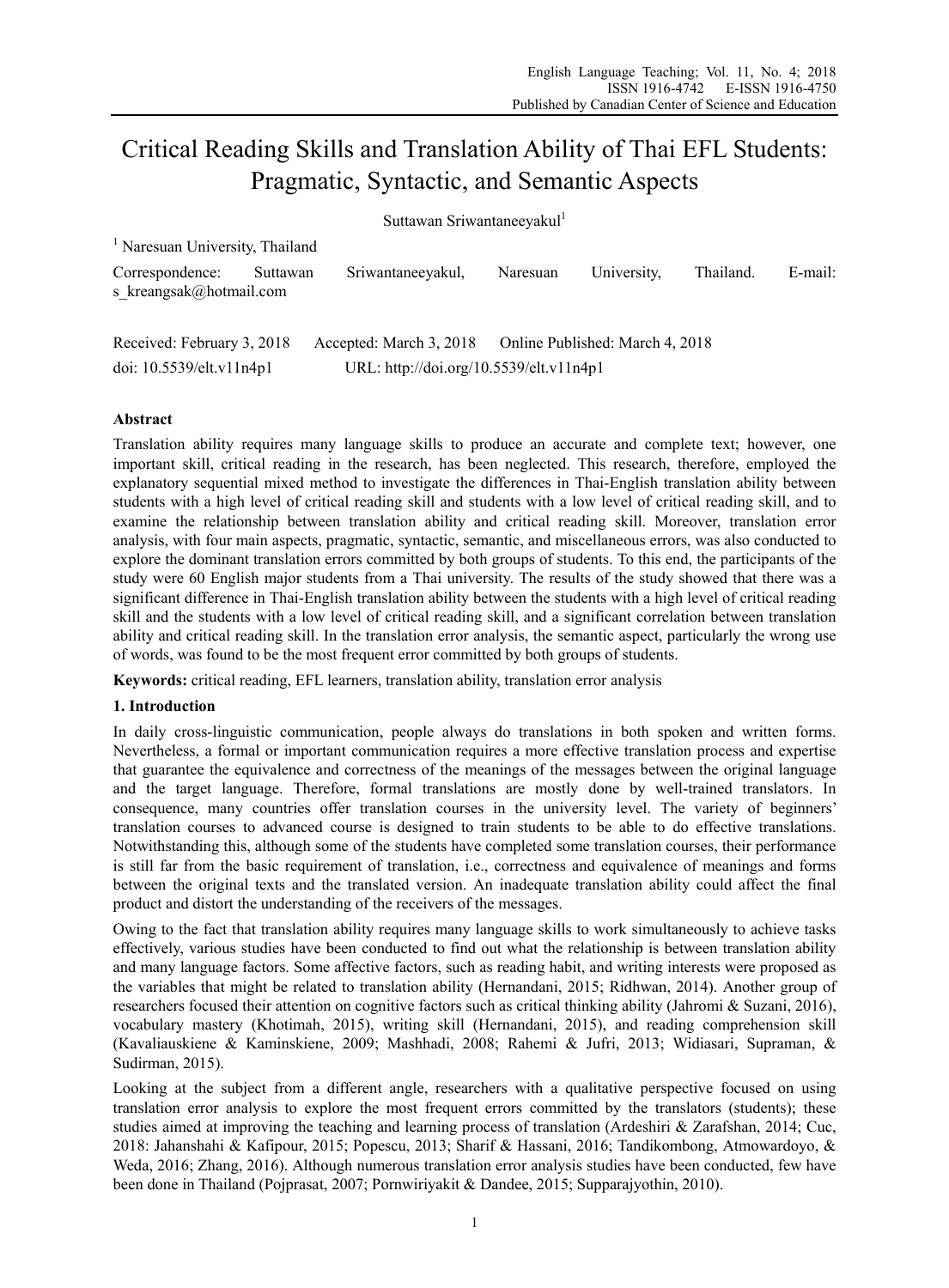According to the studies noted above, translation error analysis might not be a new area of the study of second/ foreign language learning and teaching; however, it is still worth examining this classic problem, but with a fresh perspective. The present study was conducted with two distinctive aims. First, the focal point of the present study is the relationship between the critical reading skill (CR) and the translation ability of Thai university students because this relationship has not been studied before. Second, the aforementioned studies were mostly conducted using a sole research method that was either quantitative or qualitative. The present study utilized the explanatory sequential mixed method to illustrate the translation ability of English learners in the Thai context. Therefore, the present study was guided by the following research questions:

1). Are there any differences in translation ability between students with a high level of critical reading skill (the high CR students) and students with a low level of critical reading skill (the low CR students)?

2). Is there any relationship between the critical reading skill and the translation ability of a group of Thai university students?

- 3). What kind of translation errors occurred in students' translation from Thai to English?
- 4). What are the dominant errors made by the high CR students and the low CR students?

#### *1.1 Critical Reading and Translation*

There have been many attempts over several decades to investigate what makes a successful translation. Some scholars believe that cognitive factors make a strong contribution to developing translation ability. Therefore, the relevant studies focused on reading, writing skills, and vocabulary mastery. Most studies focused more on reading comprehension and investigated the correlation between reading comprehension and translation ability (Dwi, 2014; Kavaliauskiene & Kaminskiene, 2009; Mashhadi, 2008; Pham, 2017; Rahemi & Jurif, 2013; Widiasari, Supraman, & Sudirman, 2015). However, Nord (1997) argued that scholars should emphasize the pragmatic elements of translation as well as syntactic and semantic aspects. To understand the pragmatic sense of the messages, students require more than reading comprehension skill. Critical reading enables students to understand not only the literal meaning but the word choice and style of language (Wallace, 2003). Therefore, the underlying or between- the-line meanings need more advanced reading skill that is critical reading.

#### *1.2 Translation Error Analysis*

Earlier studies using translation error analysis relied on the general error analysis (EA) framework as an effective tool to evaluate translation products and then improve the teaching and learning process of translation. Focusing on translation studies, another EA framework that has been widely applied for translation error analysis is derived from the framework of Corder (1973). He argued that errors in second or foreign language production might not only be caused by interlingual transfer and interference of L1. Therefore, he proposed another framework, which is a systematic description and classification of errors in L2 utterances and the reconstructed language. In addition, he believed that second or foreign language errors can be classified into four categories: omission, selection, addition and ordering of some language elements. Various researchers of translation errors analysis conducted their studies based on the Corder's EA framework (Farrokh, 2011; Komariah, 2013; Na, 2005; Presada & Badea, 2014). In addition, most of these studies analyzed the translation ability of their participants from a holistic viewpoint, utilizing the total score for the translation. Using the total score could only reveal the relationship between translation ability and cognitive language skills with a holistic overview, but it could not specify the problematic areas of translation.

In the Thai context, most of the researchers who conducted studies also relied on the EA framework. Sattayatham and Honsa (2007) studied the most frequent errors of first-year students' Thai-English translation at the sentence level. They focused on the syntactic and lexical levels. Pojprasat (2007) studied the translation errors made by Grade 12 students, analyzing 20 students' translation works, each paper consisting of 30 English-Thai sentences and 30 Thai-English sentences. His translation error analysis focuses on two aspects: syntactic and semantic errors. With the same focus, Supparajyothin (2010) conducted error analysis of translations done by Thai college students; moreover, she also studied the translation ability of 50 English major students at the university level. Moreover, the correlation between the Thai-English translation score and English-Thai translation score was investigated. Later Pornwiriyakit and Dandee (2015) carried out a study that aimed to identify errors in translation from English to Thai of some university students. Overall, the recent studies of Thai EFL learners have only paid attention to syntactic and semantic aspects, while the pragmatic aspect is still neglected. Although Zhang (2016) highlighted that pragmatic errors should be considered to be the highest level of translation errors, there have only been a few studies of translation errors that focused on the pragmatic aspect. One of those studies was done by Ardenshir and Zarafshan (2014). They analyzed the students'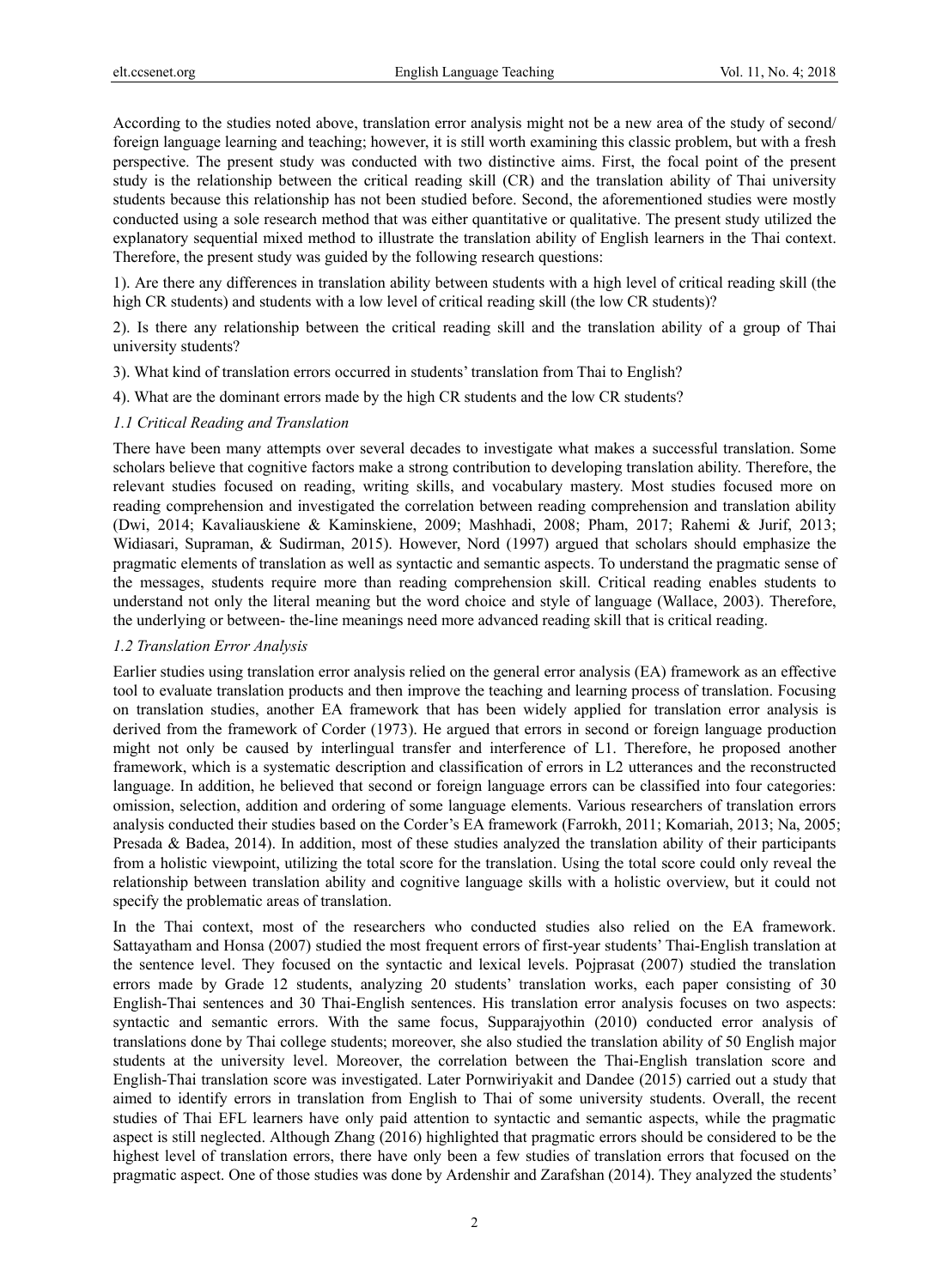English-Persian and Persian–English translation works by utilizing Na Pham's (2005) Error Analysis Model which consists of pragmatic implication: pragmatic errors, inaccurate rendition of lexical items, distortion or change at the level of the meaning of the source text, literal translation, free translation, wrong lexical choice and incorrect focus. The results indicated that understanding the pragmatic senses was the most frequent problems of their students.

## *1.3 Translation Error Analysis Framework of the Study*

Development of the translation error analysis framework used in this study was based on Liao's framework (2010), which focused on three types of errors that is rendition, language errors and miscellaneous errors. The first category included the errors that occurred when translation failed to deliver an accurate meaning from the original messages. Language errors referred to the problems in using grammar aspects of the target language. The third category, miscellaneous errors (omission), was counted when some parts of the original text were missing in the translation.

However, the present study re-classified Liao's language errors category by dividing these types of errors into two separate aspects: syntactic and semantic. The syntactic aspect only focused on the grammatical errors, whereas the semantic aspect paid more attention to the meanings at the word level. Therefore, the framework of the translation error analysis for the present study consisted of four types of errors, as follows:

Table 1. Classification of error types

#### **Pragmatic errors (rendition)**

R1: Misinterpreting the source text

- R2: Insufficient rendering, which differentiates the translation from the original text
- R3: Excessive rendering, which differentiates the translation from the original text
- R4: Subtle difference in meaning between the source and target texts; insufficient accuracy
- R5: Misinterpretation due to unawareness of terms

R6:Excessive literal translation, which leads to ambiguous translation

R7: Free translation

#### **Syntactic errors (grammar)**

#### **Semantic errors (word-choice)**

- W1: Misspelling
- W<sub>2</sub>: Inappropriate word choice
- W3: Prepositions
- W4: Articles
- W5: Inappropriate register

### **Miscellaneous errors**

M1: Missing parts in the target text; omission.

Table 1 shows that there was no error type in the syntactic aspect of the translation. This was due to the intention of the researcher, who did not objectively pre-determine the fixed criteria when analyzing the students' translation errors for grammatical errors. This syntactic coding would then be developed from the raw data of the present study, and would be able to capture key errors that occurred specifically in this study context.

### **2. Method and Design**

The present study utilized the explanatory sequential mixed method to illustrate the level of translation ability of English learners in a Thai university. The two-phase study started by collecting quantitative data to investigate the difference in translation ability between high CR and low CR students and the relationship between critical reading skill and translation ability. The quantitative results were used to plan the qualitative study done to follow up the findings. Consequently, the objective of the qualitative phase was to explore the translation errors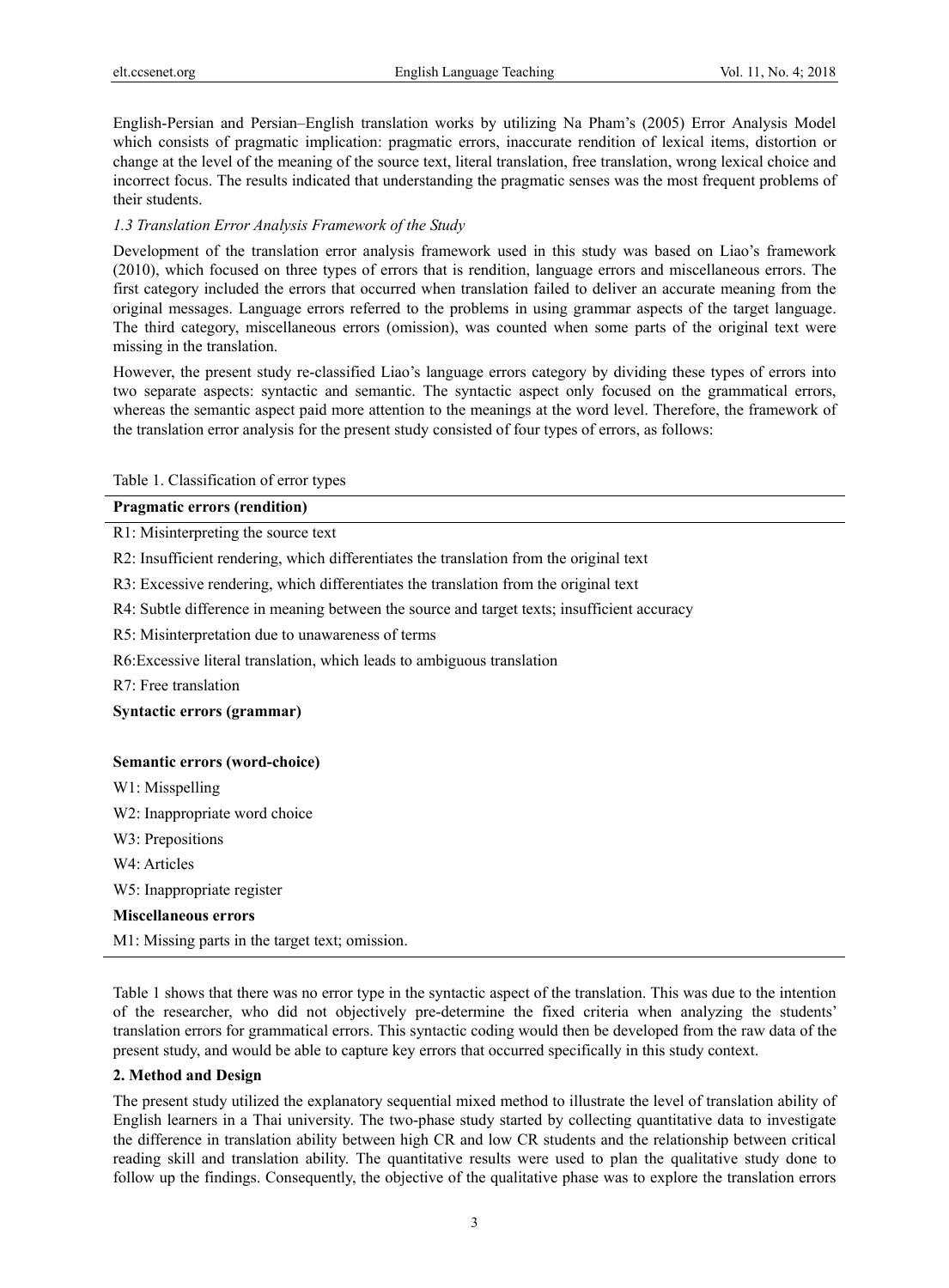committed by the students in more depth.

## *2.1 Participants*

The participants of the present study were 60 English-major students enrolled in Thai-English translation and critical reading courses at a Thai university.

# *2.2 Translation Texts*

For the qualitative data analysis, the 60 students' translation papers were divided into three groups according to their critical reading scores: those with a level of high critical reading skill, those with a moderate level of critical reading skill, and those with a low level of critical reading skill. After that, 40 papers were purposively selected, 20 from a group with a high CR skill and another 20 from the group with a low CR skill. This Thai –English translation paper consisted of 25 items with the length of each item varying from a single sentence to a short paragraph.

## *2.3 Instrument*

The translation error classification model adapted from Liao's (2010) model was employed for classifying and exploring the dominant errors committed by the students.

## *2.4 Data Collection Procedures*

## 2.4.1 Procedures for Collecting Quantitative Data

The researcher started collecting the data by asking for the lecturers' permission to have access to the scores of a Thai-English translation course and their exam papers, and asked for the same access to scores and exam papers of the English critical reading course. The translation scores were derived from the in-class exam paper, in which the students were asked to translate Thai sentences into English sentences, and they were allowed to use an off-line dictionary during the exam. The critical reading scores were also from the in-class exam papers, in the forms of short-answer questions and short- paragraph writing.

# 2.4.2 Procedures for Collecting Qualitative Data

After receiving the translation papers, the researcher and the second rater (one of the researcher's colleagues who has expertise in teaching both Thai-English and English-Thai translation modules) had a discussion about the overview of the translation error analysis process. The researcher explained the objectives of the study and the overview of translation error analysis to the second rater. Then she created the coding without seeing the initial categories. When both the researcher and the second rater had finished coding the papers, the comparison was conducted and the ambiguity of the criteria was revised. Subsequently, the researcher and the second rater did the coding separately.

### **3. Data Analysis**

The translation and critical reading scores were processed by using the Statistical Package for Social Science (SPSS) for the descriptive data of the participants' scores, followed by an independent-t-test analysis to compare the means scores of the high CR students and the low CR students. The total number of participant was 60, and these were divided into three groups according to their level of critical reading proficiency: there were 20 students in the high CR group, 20 students in the moderate CR group and 20 students in the low CR group. Then only 40 students' scores from high CR and low CR groups were selected and analyzed. The Pearson correlation coefficient was run to investigate the relationship between translation ability and critical reading skill. Finally, after diving the papers into two groups (high CR group and low CR group), the papers were analyzed by means of a translation error classification model adapted from Liao's (2010).

### *3.1 Trustworthiness*

The procedures that were used to assess the trustworthiness of the data analysis included inter-rater reliability check and coding consistency.

The translation papers were scored by two lecturers teaching the translation courses with the agreed rubric, then an Intra-class correlation coefficient (ICC) with a two-way random effects model was used to assess the inter-rater reliability. It was found that the ICC of the translation test at the 95% confidence interval was 0.98. This meant the inter-rater reliability of the translation test was high, which indicated that there was almost agreement between the two raters (Koo & Li, 2016).

The in-class critical reading scores had been graded by the lecturer and then were marked again by the researcher in order to increase the reliability of the scores, and the ICC was calculated for the degree of agreement. However, before scoring the papers, the researcher consulted with the lecturer teaching the critical reading class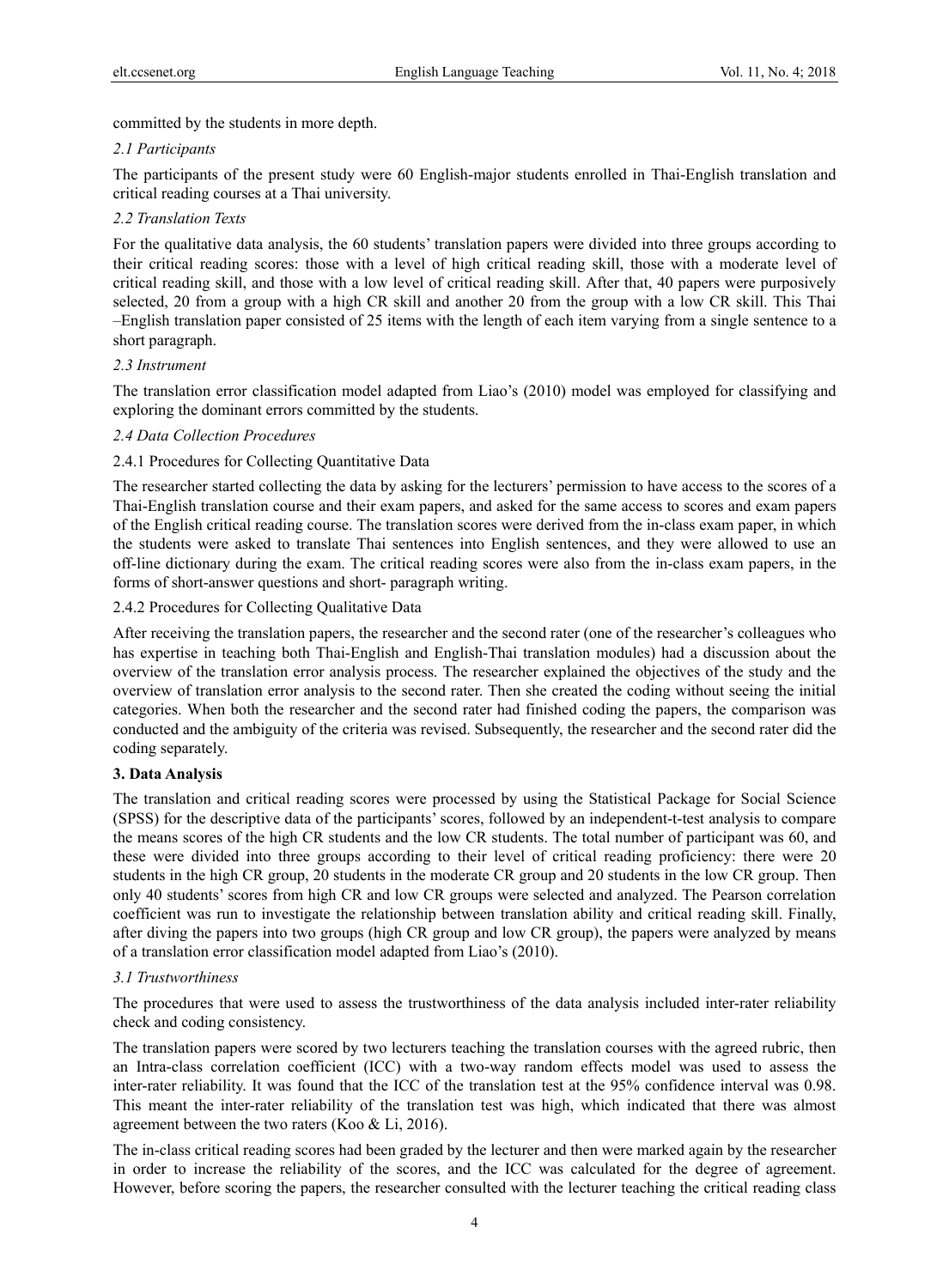regarding the scoring criteria and employed the same rubric for scoring. After that, the inter-coder reliability was checked. The ICC of the critical reading test at the 95% confidence interval was 0.96, and this showed that there was strong agreement between the two raters.

The independent parallel coding was conducted to achieve coding consistency of the translation error analysis. Moreover, the ICC was calculated to measure the degree of agreement between the coders. The ICC of the translation error analysis at the 95% confidence interval was 0.85, and this indicated a substantial agreement between the two coders.

## *3.2 The Findings*

3.2.1 The Differences in Translation Ability Between the High CR Students and the Low CR Students

The descriptive results for the critical reading and translation scores are summarized in Table 2 below.

| Variables        | N  | Total scores | Mean  | Minimum | Maximum | S.D. |
|------------------|----|--------------|-------|---------|---------|------|
| Critical reading | 60 | 70           | 52.35 | 30.00   | 65.00   | 6.86 |
| Translation      | 60 | 150          | 91.83 | 75.00   | 116.00  | 9.39 |

Table 2. Descriptive statistics for the critical reading and translation scores

Table 2 shows that the mean score for critical reading was 52.35 out of 70. The highest score was 65.00 and the lowest was 30.00. For the translation, the mean score was 91.83 out of 150. The highest score was 116.00 while the lowest was 75.00.

|                         | high<br>with<br><b>Students</b><br>a a<br>level of critical reading<br>skill |      | skill | Students with a low<br>level of critical reading |           |      |
|-------------------------|------------------------------------------------------------------------------|------|-------|--------------------------------------------------|-----------|------|
|                         | Mean                                                                         | S.D  | Mean  | S.D                                              |           | p    |
| Critical reading        | 58.95                                                                        | 2.61 | 46.51 | 6.66                                             | $7.76***$ | .000 |
| Overall meaning         | 38.80                                                                        | 3.36 | 35.85 | 1.90                                             | $3.41$ ** | .002 |
| Word-choice             | 32.71                                                                        | 3.06 | 28.91 | 1.92                                             | $4.69***$ | .000 |
| Grammar                 | 26.02                                                                        | 4.66 | 22.19 | 4.06                                             | $2.76$ ** | .009 |
| Total translation score | 97.39                                                                        | 8.99 | 87.07 | 6.19                                             | $4.22$ ** | .000 |

Table 3. Comparison of translation ability between the high CR students and the low CR students

*\*\*p .01.* 

As shown in Table 3, the critical reading scores of the high CR students were significantly higher than those the students with the low CR students. Moreover, the means score of the total scores of the high CR students was significantly higher than the mean score of the low CR students.

It was found that among the three aspects of translation scores, the most significant difference in the translation scores of both groups was in the word-choice aspect (high CR =  $32.71$ , low CR =  $28.91$ ,  $t = 4.96$ ). Furthermore, the mean score of the overall meaning of the high CR students was 38.80 (S.D. = 3.36), and the mean score of the low CR students was  $35.85$ ,  $(S.D. = 1.90)$ . However, the mean score of grammar aspect was the least significantly different aspects in both groups of students. The mean score for the grammar of the high CR students (mean =  $26.02$ , S.D. =  $4.66$ ) was significantly higher than the mean score of the low CR students (mean  $= 22.19$ , S.D.  $= 4.06$ ).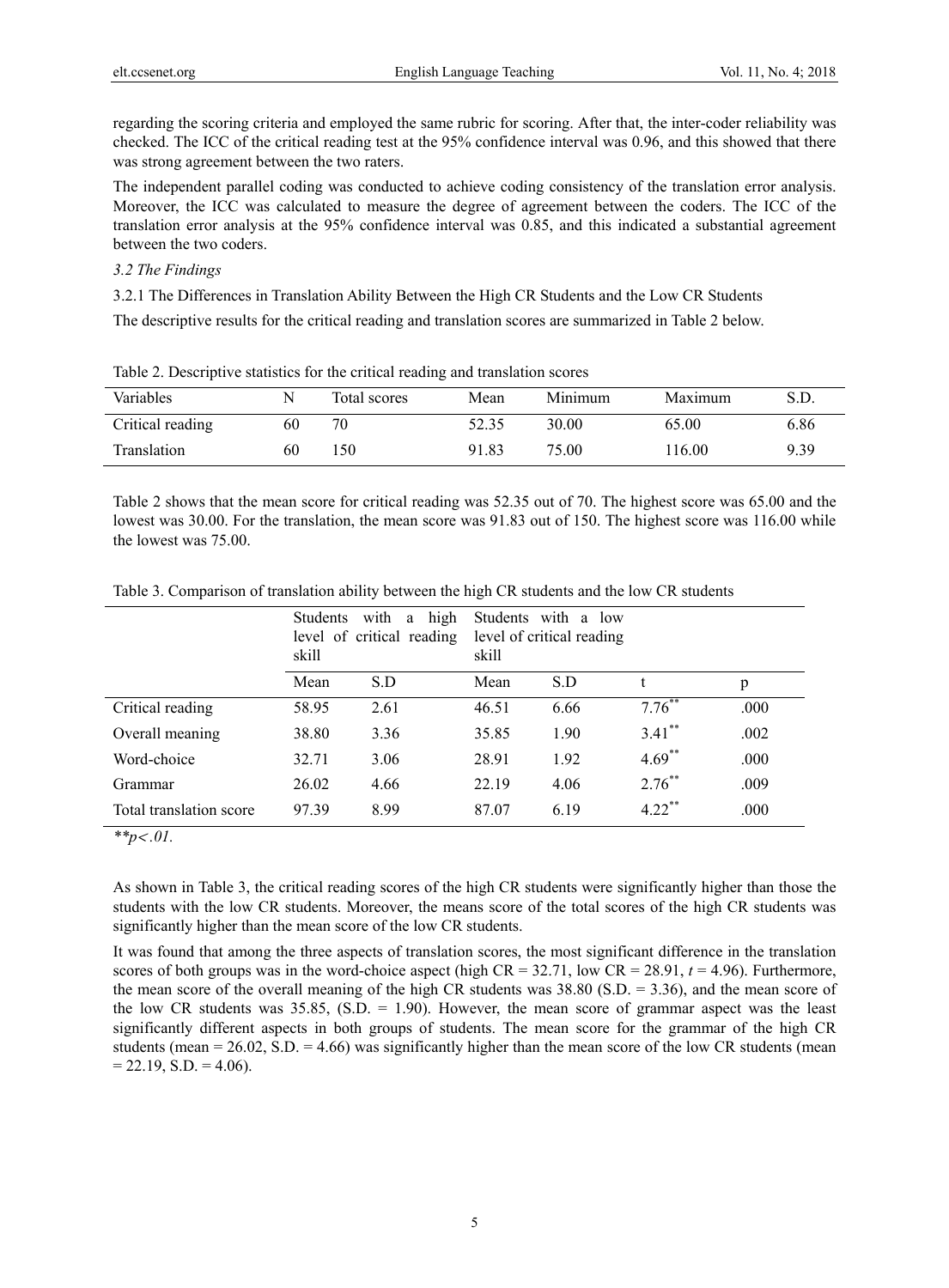# 3.2.2 The Relationship Between Critical Reading Skill and Translation Ability

| Variables         | Overall meaning | Word-choice | Grammar   | Total translation | Critical reading |
|-------------------|-----------------|-------------|-----------|-------------------|------------------|
| Overall meaning   | 1.00            | $.751$ **   | $.335***$ | $.745***$         | $.504***$        |
| Word-choice       |                 |             | $.751$ ** | $.943**$          | $.631$ **        |
| Grammar           |                 |             |           | $.861**$          | $.557***$        |
| Total translation |                 |             |           |                   | $.654***$        |
| Critical reading  |                 |             |           |                   | 1.00             |

Table 4. Correlation coefficient between critical reading skill and translation ability

*\*\*p.01.* 

As shown in Table 4, overall there were significant positive correlations between critical reading and translation ability in every aspect, ranging between .504 and .654, and among three aspects of the translation score, the correlation was highest between the critical reading skill score and the word-choice score,  $r = .631$ .

#### *3.3 Translation Error Analysis Results*

The errors were classified into four main categories: pragmatic (rendition), syntactic (grammar), semantic (vocabulary and word choice) and miscellaneous (omission).

| Twore strong tree and the strong in the statements of the English translation |                       |            |  |  |  |  |
|-------------------------------------------------------------------------------|-----------------------|------------|--|--|--|--|
| Categories of translation errors                                              | Frequencies of errors | Percentage |  |  |  |  |
| Pragmatic $(R)$                                                               | 579                   | 16.1       |  |  |  |  |
| Syntactic $(G)$                                                               | 1156                  | 32.2       |  |  |  |  |
| Semantic (W)                                                                  | 1636                  | 45.6       |  |  |  |  |
| Miscellaneous (M)                                                             | 217                   | 6.1        |  |  |  |  |
| Total                                                                         | 3588                  | 100        |  |  |  |  |
|                                                                               |                       |            |  |  |  |  |

Table 5. Overall frequency of errors in the students' Thai-English translation

Table 5 indicates that the most frequent errors that occurred in the students' Thai-English translations were of the semantic type, followed by syntactic and pragmatic ones. The least frequent errors found in the students' translations were of the miscellaneous type.

Table 6. Frequencies and percentages of Thai-English translation errors made by the high and the low CR students

| Subcategories of translation errors                                                            | Frequencies of errors |        | Percentages |                                         |
|------------------------------------------------------------------------------------------------|-----------------------|--------|-------------|-----------------------------------------|
|                                                                                                | High CR               | Low CR | Total       | of translation<br>(of<br>error<br>3588) |
| <b>Pragmatic errors</b>                                                                        |                       |        |             |                                         |
| R1: Misinterpreting the source text                                                            | 6                     | 18     | 24          | 0.67                                    |
| R2: Insufficient rendering, which differentiates the<br>translation from the original text     | 14                    | 22     | 36          | 1.00                                    |
| R3: Excessive rendering, which differentiates the<br>translation from the original text        | 19                    | 42     | 61          | 1.70                                    |
| R4: Subtle difference of meaning between the source and<br>target texts; insufficient accuracy | 65                    | 81     | 146         | 4.07                                    |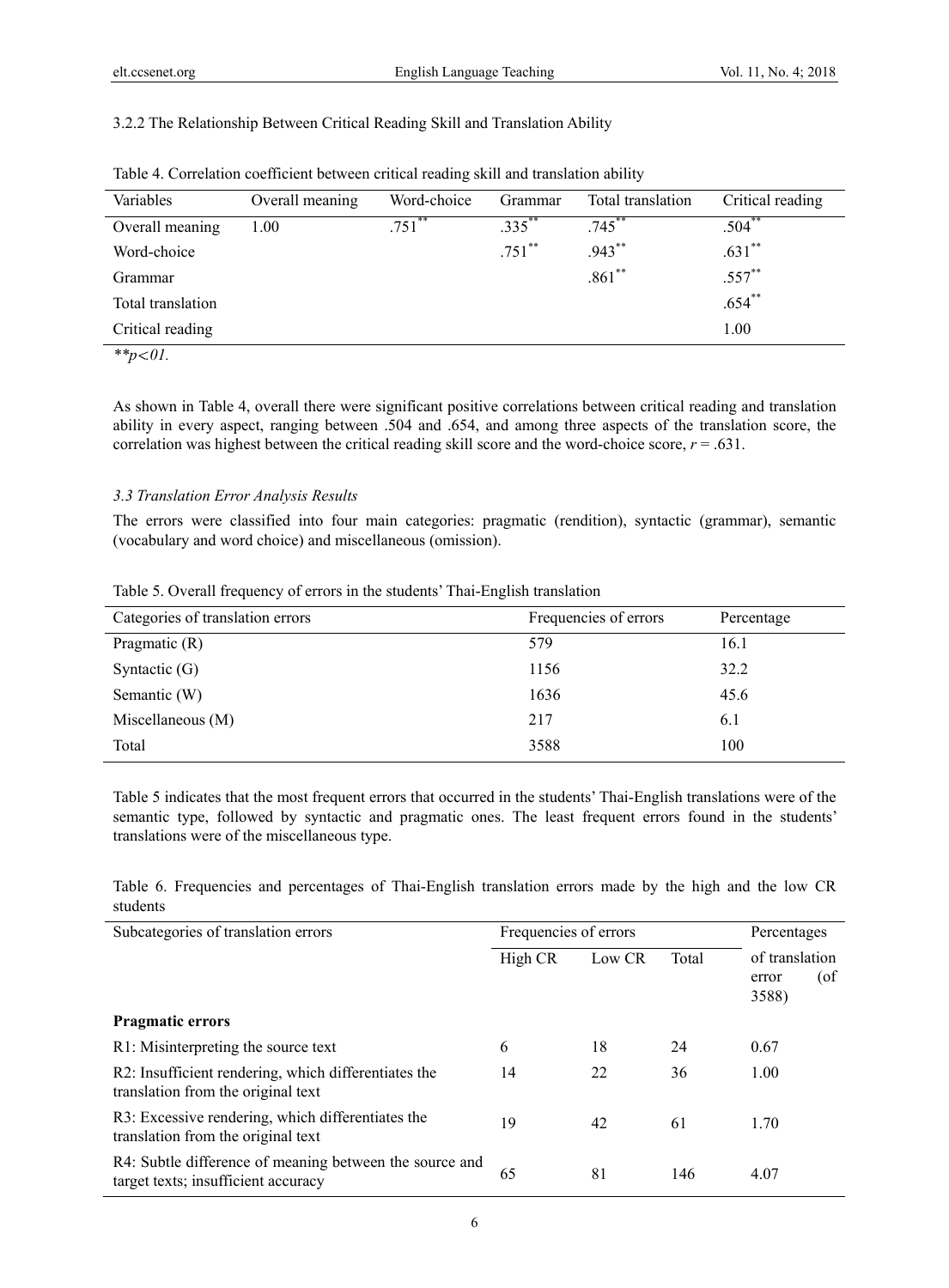| Subcategories of translation errors                                        | Frequencies of errors | Percentages    |                |                                            |
|----------------------------------------------------------------------------|-----------------------|----------------|----------------|--------------------------------------------|
|                                                                            | High CR               | Low CR         | Total          | of translation<br>$($ of<br>error<br>3588) |
| R5: Misinterpretation due to unawareness of terms                          | 53                    | 60             | 113            | 3.15                                       |
| R6: Excessive literal translation, which leads to<br>ambiguous translation | 84                    | 108            | 192            | 5.35                                       |
| R7: Free translation                                                       | 1                     | 6              | 7              | 0.20                                       |
| Total pragmatic error                                                      | 276                   | 303            | 579            | 16.14                                      |
| <b>Syntactic errors</b>                                                    |                       |                |                |                                            |
| G1: Subject-verb agreement                                                 | 28                    | 35             | 63             | 1.76                                       |
| G2: Serial verbs                                                           | 10                    | 12             | 22             | 0.61                                       |
| G3: Tenses                                                                 | 197                   | 197            | 394            | 10.98                                      |
| G4: Voices                                                                 | 23                    | 28             | 51             | 1.42                                       |
| G5: Modifiers                                                              | 26                    | 32             | 58             | 1.62                                       |
| G6: Gerund and infinitive                                                  | $\tau$                | 10             | 17             | 0.47                                       |
| G7: Singular and plural                                                    | 152                   | 163            | 315            | 8.78                                       |
| G8: Modals and auxiliaries                                                 | $\boldsymbol{0}$      | 9              | 9              | 0.25                                       |
| G9: Part of speech                                                         | 20                    | 30             | 50             | 1.39                                       |
| G10: Determiner                                                            | 14                    | 20             | 34             | 0.95                                       |
| G11: Adjective                                                             | $\boldsymbol{0}$      | 1              | 1              | 0.03                                       |
| G12: Adverb                                                                | $\boldsymbol{0}$      | $\mathbf{1}$   | 1              | 0.03                                       |
| G13: Pronoun                                                               | 11                    | 32             | 43             | 1.20                                       |
| G14: Verb                                                                  | 1                     | 8              | 9              | 0.25                                       |
| G15: Incomplete sentence                                                   | $\mathbf{1}$          | $\overline{2}$ | $\overline{4}$ | 0.11                                       |
| G16: Subject                                                               | 23                    | 29             | 52             | 1.45                                       |
| G17: Object                                                                | 15                    | 18             | 33             | 0.92                                       |
| Total syntactic errors                                                     | 531                   | 625            | 1156           | 32.22                                      |
| <b>Semantic errors</b>                                                     |                       |                |                |                                            |
| W1: Misspelling                                                            | 45                    | 50             | 95             | 2.65                                       |
| W2: Inappropriate word choice                                              | 398                   | 466            | 864            | 24.08                                      |
| W3: Prepositions                                                           | 166                   | 138            | 304            | 8.47                                       |
| W4: Articles                                                               | 157                   | 165            | 322            | 8.97                                       |
| W5: Inappropriate register                                                 | 32                    | 19             | 51             | 1.42                                       |
| Total semantic errors                                                      | 798                   | 838            | 1636           | 45.60                                      |
| <b>Miscellaneous errors</b>                                                |                       |                |                |                                            |
| M1 Missing parts in the target text (omission)                             | 97                    | 120            | 217            | 6.10                                       |
| <b>Total errors</b>                                                        | 1702                  | 1886           | 3588           | 100                                        |

Table 6 shows, overall there was a smaller number of errors made by the high CR students (1702 errors) than the numbers of errors made by the low CR students (1886 errors). The high CR students committed fewer errors in nearly all aspects. The greatest difference between the numbers of errors committed by the high CR students and those made by the low CR students was found for "inappropriate word choice" in the semantic category (high  $CR = 398$  and low  $CR = 466$ ).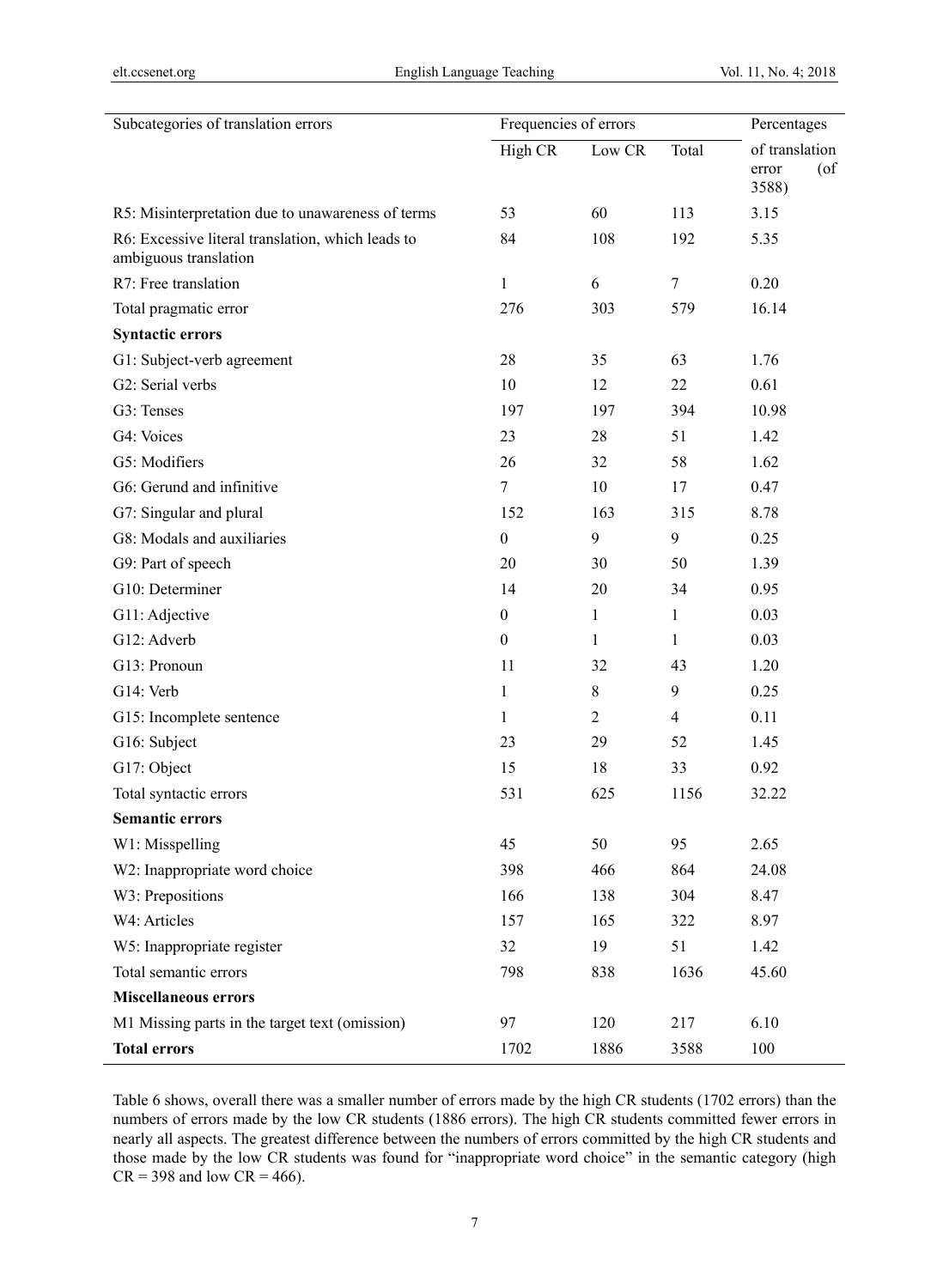However, the most interesting findings were that regarding semantic errors, the low CR students (138 errors) could use prepositions more correctly than the high CR students (166 errors). This was similar to the use of inappropriate register, in relation to which the low CR students committed lower numbers of error (32 errors) than those of the high CR students (19 errors).

In addition, the big differences of the numbers of errors committed by both groups of students were also found in the following error types: misinterpreting the source text, excessive rending, which differentiates the translation from the original text, subtle difference in meaning between the source and target texts; insufficient accuracy, excessive literal translation, which leads to ambiguous translation, part of speech, pronoun, articles, and missing translation.

#### *3.4 Examples of Translation Errors*

#### 3.4.1 Pragmatic Errors

According to the frequencies and percentages of Thai-English translation errors committed by high CR students and the low CR students, the most dominant errors found in the pragmatic category was excessive literal translation, which leads to ambiguous translation (R6).

#### *Example*

#### Source text: อุณหภูมิอาจจะสูงกว่าปกติราวๆ ปลายเดือน

Translation: *Temperatures will probably be/rise above average by the end of the month.* 

Student's translation: *The temperatures may rise more than the normal around the end of the month.* 

This example revealed that the error occurred because the students translated the sentences word-for-word regardless of the meanings in English. This led to the source text being translated into the target text in a form that is ambiguous.

## 3.4.2 Syntactic Errors

Of the syntactic errors, tenses was the one most commonly made, and both groups of students committed the same numbers of errors with very high frequencies. In addition, the errors found in the tenses aspect could be classified into three main areas: simple, continuous, and perfect. When all errors concerning the tenses aspect were considered, it was indicated that the simple aspect was the most difficult element for the students when translating texts, followed by the perfect aspect and the continuous aspect.

*Tenses* (simple aspect)

*Example* 

Source text: การทดสอบทางการศึกษาในระดับชาติขั้นพนฐาน ื้ *(O-NET)*  จัดขึ้นทุกปโดยสถาบ ันทดสอบทางการศึกษาแหงชาติ*(NIETS)* 

Translation: *Ordinary National Educational Test (O-NET) is conducted annually by National Institute of Education Testing Service (NIETS.* 

Student's translation: *Ordinary National Education Test (O-NET) is being held by National Institute of Education Testing Service (NIETS).* 

*Tenses* (perfect aspect)

Source text: ในระยะเวลา 3 ปีที่ผ่านมา รัฐบาลได้เปลี่ยนนโยบายการคลังมาหลายครั้งแล้ว

Translation: *In the past three years, the government has changed its fiscal policy several times* 

Student's translation: *In three years, the government changed fiscal policy several times.* 

*Tenses* (continuous aspect)

Source text: ปัจจุบันนี้ บริษัทข้ามชาติหลายแห่งได้ขอร้องให้พนักงานสื่อสารกันด้วยภาษาอังกฤษเท่านั้น

Translation: *Many international companies are now asking all their staff/ employees to communicate only in English.*

Student's translation: *Nowadays, many multinational companies ask employees to communicate only in English* 

According to the three examples above, it could be argued that adverb of time might be one cause of the problem. Because the students misunderstood the meaning of time in the words "annually", "past" and "now" in the original text, the meanings of time in their translations were wrong.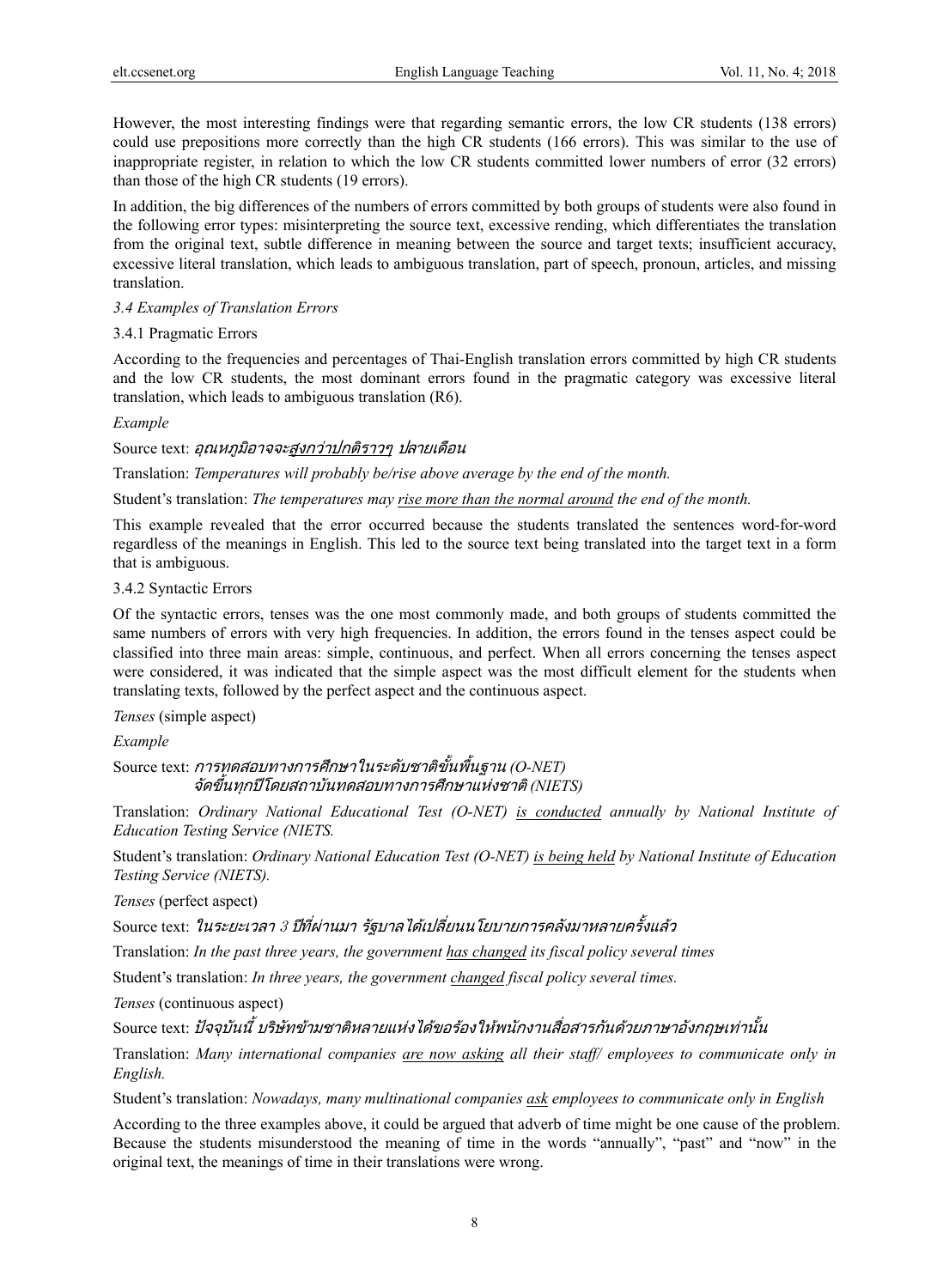# 3.4.3 Semantic Errors

Nearly half of all the errors found in this study were from the semantic category. The high CR students and the low CR students committed these errors with the highest frequency. However, most of the semantic errors made in this study did not affect the main messages when the translations were done, and serious distortion of meaning rarely happened. Furthermore, although most of the cases were considered to be errors, some cases might have been just a slip of the pen. Misspelling (W1) could have been that type of the mistake, and this was found in the translations of both groups of students, even though they were allowed to use their off-line dictionary during the translation process.

The appropriateness of word choice (W2) was found to be the major issue in the translations in the present study. This type of error was found in the translations of every student. Below is an example of a student's translation, which represented various types of errors from the semantic category such as misspelling (W1), inappropriate word choice (W2) and inappropriate register (W5) errors.

### *Example*

Source text: *" ไข่มกแห่งทะเลอันดามัน" หรือจังหวัดภเก็ตนั้นเป็นเกาะที่ใหญ่ที่สุดในประเทศไทย* และเป็นแหล่งดึงดูดนักท่องเที่ยวที่ ได้รับความนิยมสูงสุดแห่งหนึ่ง เป็นที่รู้จักกันทั่วโลก ี่ทั้งในแง่ของภูมิประเทศที่งดงามแปลกตา สถานที่ทางสถาปัตยกรรมอันเป็นเอกลักษณ์ และวฒนธรรมท ั องถิ่นที่มความหลากหลาย ี Translation: *"Pearl of the Andaman Sea" or Phuket Island is the largest island in Thailand and one of the most popular tourist destinations. It is known throughout the world for its picturesque scenery, unique architectural settings and diverse native cultures.*

Student's translation: *The pearl of the Andaman sea also known as Phuket province is thailand's largest island and one of the most popular tourist attractions. It is widely well-know in terms of the wonder terrain, the identity of architecture and numerous local culture.* 

In this case, misspellings were found in two places, "thailand" and "well-know," whereas inappropriate word choice errors were found in many places. The words the students chose did not match perfectly with the original text. For example, the word "numerous", indicates a great number of something but does not suggest the vast differences within that thing; therefore, the word "diverse" was more appropriate in order to describe the differences between the native cultures noted in the original text.

The inappropriate register (W5) error differed slightly from the inappropriate word choice error. It could be said that this error type focused on the perfect transfer of meaning from the original to the translated texts. For instance, the word "terrain" in the above example did not seem to fit with the word "ภูมิประเทศ" in this context. ภูมิประเทศ) ทึ่งดงาม ( in the sentence represented the description of the landscape of Phuket, and the focus was on the beauty of the environment of the area. The word "terrain," however, is normally used to describe the physical features of an area of land. In contrast, the word "scenery" could have been used instead to describe the generally beautiful appearance of the area.

Preposition (W3) and article (W4) were also important issues in this study. These two types of errors were classified as being in the semantic group because they would affect not only the grammatical sense but also the meaning of the translated text. Errors involving these two features were also committed with very high frequencies by both groups of the students. However, these errors could be divided into three points. The first is the wrong use of prepositions and articles, as shown in the following example.

*Example* 

Source text: *ในระยะเวลา 3 ปีที่ผ่านมา รัฐบาลได้เปลี่ยนนโยบายการคลังมาหลายครั้งแล้ว* 

Translation: *In the past three years, the government has changed its fiscal policy several times* 

Student's translation: *For three years ago, the government has changed a fiscal policy several times.* 

The second and the third points of the preposition and article errors were the overuse of preposition and articles and the omission of prepositions and articles.

*Example* 

Source text: แขกของโรงแรมผู้หนึ่งที่พักอยู่บนชั้นองบอกว่าได้ยินเสียงอะไรบางอย่างหล่นลงมาจากชั้นบนๆ เมื่อเช้าวันเสาร์

Translation: *A hotel guest on the second floor said she heard something falling from upper floor Saturday morning.* 

Student's translation: *The one guest of the hotel who stay on the second floor said he heard something fell down*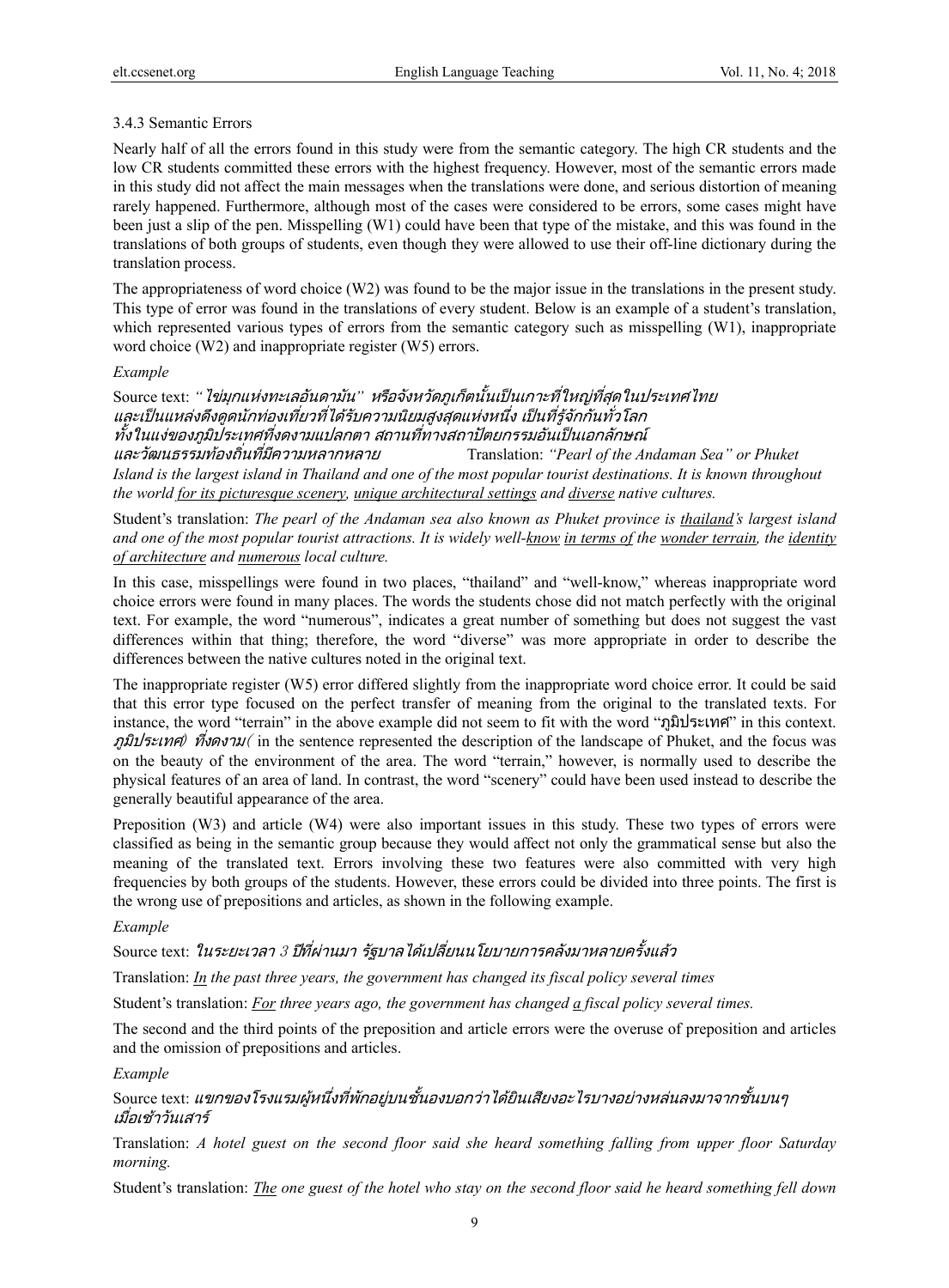## *from the top floor on Saturday morning.*

Student's translation: *A guest of hotel who stay second floor say that she heard something fall from the top floor on Saturday morning* 

The words "the" and "on" in the first student's translation and the word "of" in the second student's translation indicated the overuse of prepositions and articles. In contrast, the underlined words in the second student's translation showed where there was a missing article and a missing preposition.

## 3.4.4 Miscellaneous Error

This type of error refers to where some part of the original text is missing in the translation. However, no serious omissions were found in this study. Most of cases involved the omission of non-essential descriptive words or modal words.

### *Example*

# Source text: นักเรียนบางคนในห้องเรียนของดวงเดือน ไม่มีความกระตือรือร้นสนใจอะไรเลย

Translation: *Some students in Duandeun's class are not enthusiastic about anything.* 

Student's translation: *Some students of Duangduen's class aren't enthusiastic.* 

In this case, the overall meaning of the translation was not distorted but the student was unable to render all the meaning of the original text.

## **4. Discussion**

## *4.1 Comparison of the Translation Errors Committed by the Students With High and Low Critical Reading Skill*

The results of the independent t-test independent analysis revealed that overall the high CR students committed lower numbers of errors than the low CR students. Moreover, in all aspects of translation, that is, overall meaning, word choice, and grammar, big differences were found between both groups. In addition, it was found that the most significant difference in the translation scores of both groups was in the word-choice aspect. Comparisons between a high level and a low level of language proficiency, i.e. critical reading skill, in relation to translation ability have rarely been conducted, so the findings of the present study indicated a new area of study.

### *4.2 Relationship Between Critical Reading and Translation Ability*

Although the present study focused on the relationship between the translation ability and the critical reading skill of a group of Thai university students, the findings of this study agreed with the results of other studies on the correlation between translation ability and reading comprehension skill in EFL contexts. Therefore, critical reading skill might be considered as one of the factors that relate to translation ability, just as general reading comprehension does.

Furthermore, the results of the present study were in accordance with studies mentioned in the literature review section, in that it revealed a moderate positive correlation between overall translation ability and critical reading skill  $(r = .65, p<01)$ . However, the earlier studies found a wide range of degree of relationship between translation ability and reading comprehension skill (*r* = .30 **-** .91, *at least ps*.05) (Aminafshar, 2016; Dwi, 2014; Jahromi & Suzani, 2016; Kavaliauskiene & Kaminskiene, 2009; Khanmohammad & Kehtari, 2015; Mashhadi, 2008; Pham, 2017; Rahemi & Jurif, 2013; Tavakoli, Shafiei & Hatam, 2012; Widiasari et al., 2015).

This big difference in degrees of correlation between translation ability and either reading comprehension or critical reading skill could indicate some concerns. First, the participants of the studies varied from high school students to university students, and even the English major students who were well-trained in translation skills. Furthermore, although the aforementioned studies all investigated translation ability regarding the target language and English, the translation scores were different. This might have been due to the different source language (different L2 as the original language). Moreover, most of the studies employed a multiple-choice test for the reading comprehension measurement while the present study derived the scores from short-answer questions and short-paragraph translation tests. Tavakoli et al. (2012) suggested that an open-ended translation test is more reliable and valid than multiple-choice one. Furthermore, most studies assessed the translation ability using the holistic scores, while the total translation scores of the present study was compiled from three parts, overall meaning, word choice, and grammar, in order gain a deeper understanding of translation problems. Hence, these proposed issues might affect the degree of relationship between the studied variables.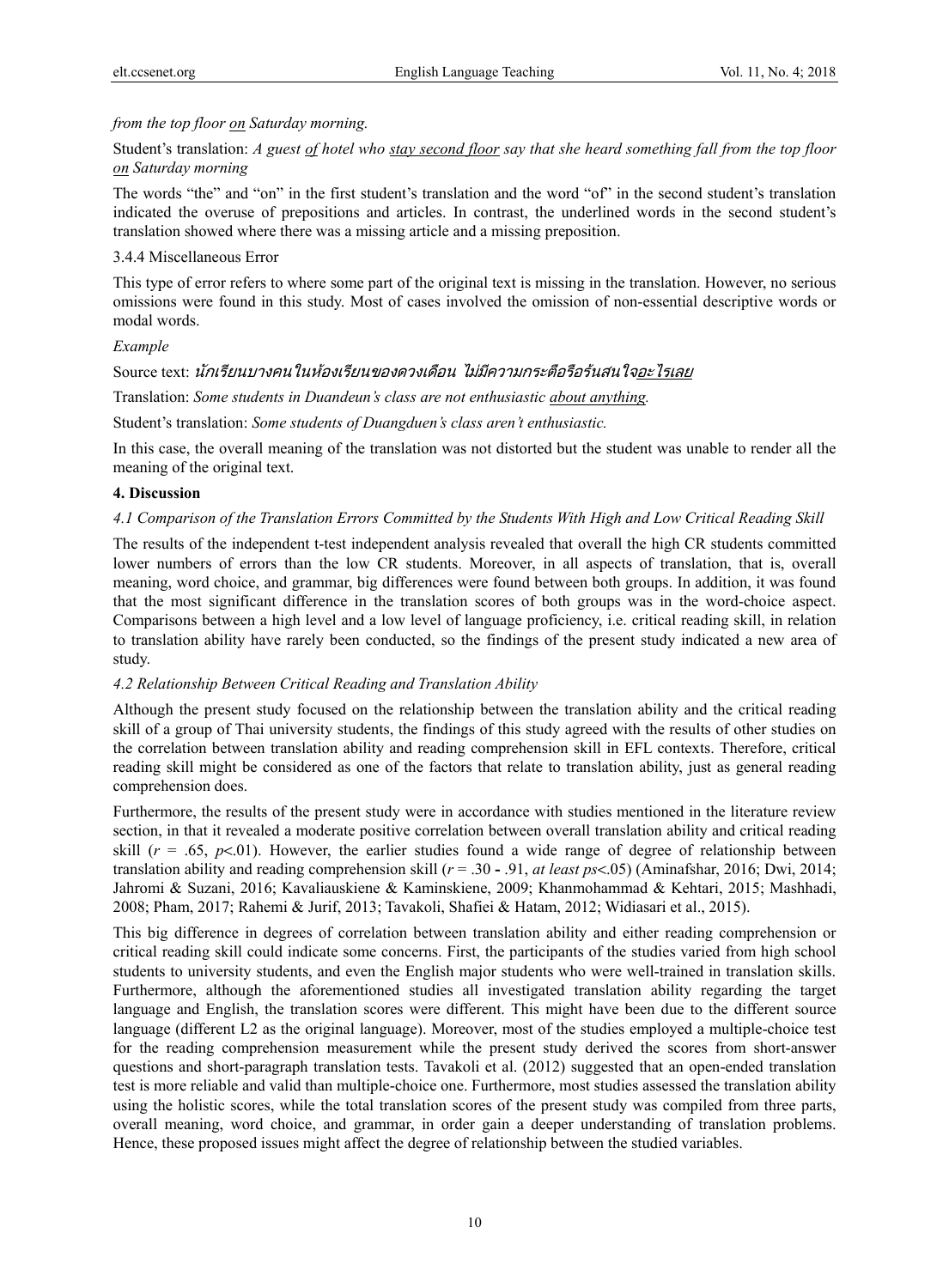## *4.3 Translation Error Analysis*

According to the translation error analysis, the most dominant types of errors that occurred in the students' Thai-English translation were from the semantic category. These types of errors dominated nearly half of the total errors found in the students' papers. The findings of the present study were in accordance with many previous studies (Cuc, 2018; Farraokh, 2011; Jajanshani & Kafipour, 2015), which all confirmed that the wrong selection of words was the most frequent errors of EFL students.

Beside from the errors of inappropriate word-choice, the wrong use of prepositions was also found as one of the major errors frequently committed in the present study. This result also shared some similar findings with some of the previous translation error analysis of EFL students (Cuc, 2018; Mohaghegh, Mahmoudi, & Mohammad, 2011; Popescu, 2013; Supparajyothin, 2010). However, the results of the present studies need to be studied further in order to confirm the similarities in more detail. However, the causes of using the wrong preposition in the present study is still unclear since although the students were allowed to use an off-line dictionary while they translated the texts, the problem still occurred. Possible answers might be that the errors occurred because the students were unaware of contexts when selecting the appropriate prepositions or they might have lacked the knowledge about some aspects of collocations, i.e., "adjective + preposition" or "verb + preposition." Another possible cause could be in accordance with the study of Suranakkharin (2017). He found that collocation competence was one of the problematic learning areas of Thai university students.

In addition, the wrong use of articles was also one of the main problems in the translations. The present study found that the students in both groups used articles incorrectly a lot in their translations. This result supported the findings of Tafazoli, Golshan and Piri's study (2013) and that of Sharif and Hassani (2016), which found that the wrong use of articles was the most noticeable error. Focusing on the Thai EFL context, Sattayatham and Honsa (2007) also found that using an article incorrectly was one of the major sources of frequent errors made by Thai university students.

Moving to the syntactic error category, the results of the study also agreed with the research that used translation error analysis, especially research with its main focus on grammatical or syntactic errors, that the incorrect use of tenses was the most frequently occurring y. The early studies of translation error analysis also indicated that tenses were the dominant source of errors in translation (Farrokh, 2011; Mohaghegh et al., 2011; Pornwiriyakit & Dandee, 2015; Presada & Badea, 2014).

Although these studies mutually reported the misuse of tense in translation as the major source of the syntactic errors, Presada and Badea (2014) gave further details by adding that this problem resulted from the misuse of the continuous aspect and the confusion between the present perfect and past tenses. The findings of Presada and Badea agreed with the present study's results, in which the main problem concerning the tenses occurred in the translation of the simple aspect, i.e., the present simple and the past simple. The confusion is mostly found in the translation of, firstly, the present simple and the present continuous and, secondly, the past simple and the present perfect.

Interestingly, these findings still could not claim that the wrong use of tenses was the most frequent source of syntactic errors because some researchers conducted translation error analysis and discovered that although tenses might be one of the most frequent errors committed by the participants, they were not the most significant errors. The study of Supparajyothin (2010) found that errors in the translation of the passive voice and serial verbs were the most dominant error types in the participants' translation, while wrong use of tenses was found the least.

Regarding errors of the pragmatic types, which refers to the differences in meaning between the source texts and the translated version, ranging from significantly misinterpreting the original message to minor distortion of the translation. The most frequently made errors concerning the pragmatic aspect arose from excessive literal translation. Besides noting excessive literal translation, the present study also discovered that subtle difference in meaning was the dominant source of errors committed by the participants. These findings shared some similarity with the study of Jahanshani and Kafipour (2015), which found that subtle difference in meaning was the most dominant source of errors, followed by excessive rendering, which differentiate the translation from the original text. Moreover, only small numbers of insufficient rendering errors were found the last two studies mentioned.

Concerning overviews of the errors committed by EFL students, Khdabandeh (2007) focused his study on Persian graduate students and discovered that the participants' chief difficulties in Persian to English translation were grammatical errors, followed by discoursal and lexcical types. However, Farrokh (2011) found that semantic errors (word-choice) were the most dominant errors. Therefore, in accordance with the finding mentioned earlier, there was no agreement on the type of error that was the most frequently committed by the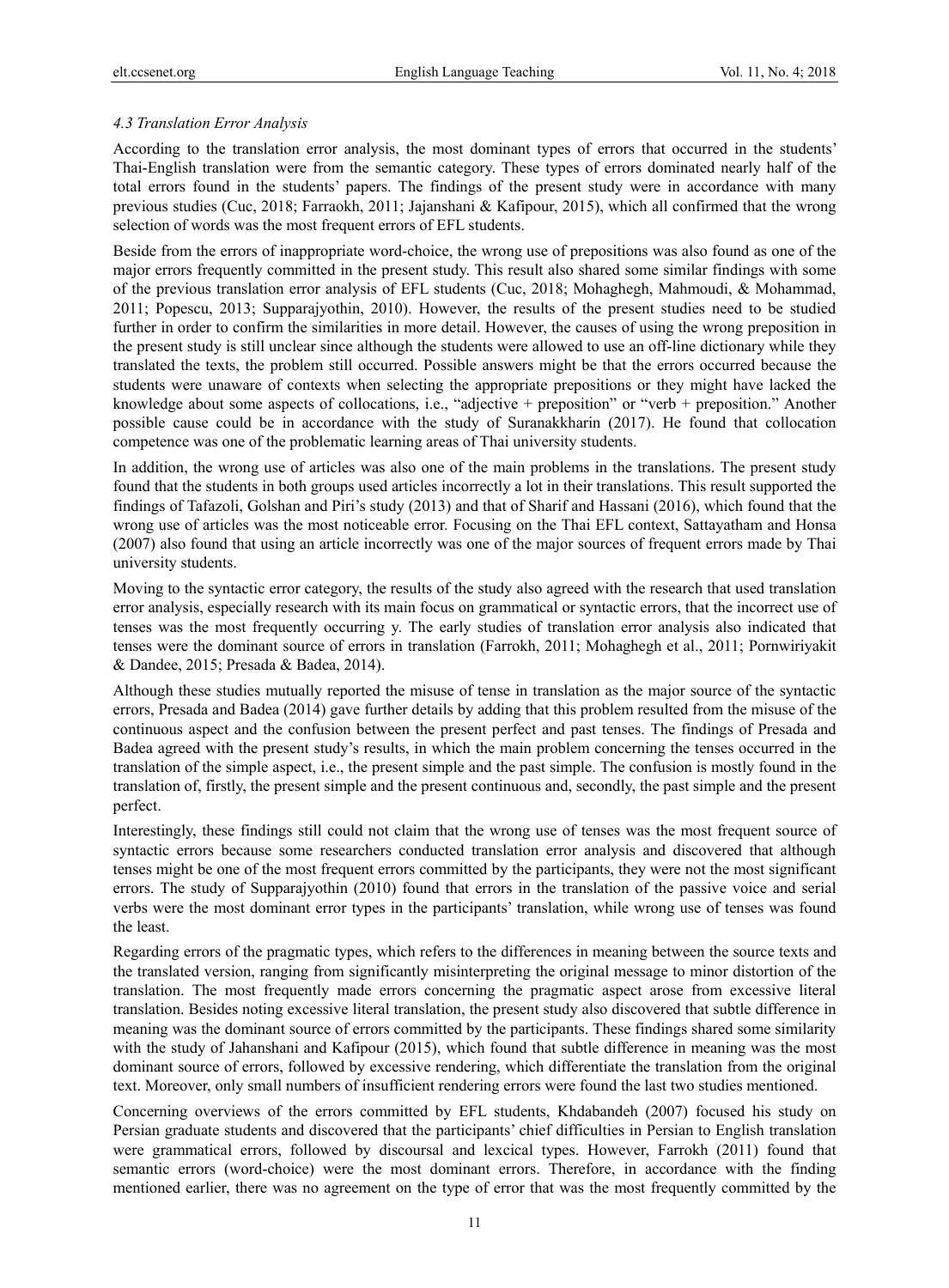EFL students who translated their native language text source into an English version. One possible explanation could be the different error categories. For instance, some studies classified articles and prepositions in the grammatical type of error, while some studies, including the present study, classified articles and prepositions as being in the semantic aspect. Furthermore, there was no consensus on the number of categories for translation error analysis in each study. Some studies focused on one or two aspects, i.e., grammatical or grammatical and word errors.

Although semantic errors was found to be the most frequent error in the present study, it was unclear whether pragmatic, syntactic or sematic errors were the most frequent errors committed by EFL students in native (L1) to English (L2) translation of EFL students. This might be due to the difference in the classification of errors types between the earlier studies and the present study. Nevertheless, the present study could confirm some of the same results as the aforementioned studies and highlighted some areas of errors such as word choice, tenses, prepositions, and articles to the teachers of translation courses as well as to the researchers in the translation error analysis field. It also emphasized the importance of pragmatic such as 'excessive literal translation' and 'subtle difference of meaning between the source and target texts' as the areas of interest to the field of translation error analysis.

#### **5. Conclusion**

Overall, the results of the study indicated a significant difference in translation ability between the students with high CR and the low CR students and the positive relationship between critical reading skill and translation ability.

Translation error analysis revealed that the dominant type of errors that occurred in the students' Thai-English translation were from the semantic category, particularly the errors involving inappropriate word-choice. However, the big differences between the two groups of students was found in the pragmatic aspect, i.e., misinterpreting the source text, "excessive rending, which differentiates the translation from the original text, and excessive literal translation, which leads to ambiguous translation.

These findings made by using translation error analysis confirmed the results from the quantitative phase, which were that the students with a higher level of critical reading skill tended to have higher translation scores for translations of Thai texts to English versions because they not only understood the literal meaning of the text, but they could go along, between and beyond the lines of the texts and consequently did better in translation.

#### **References**

- Aminafshar, N. (2016). The prediction power of the reading ability of Iranian undergraduates about their translation ability. *Modern Journal of Language Teaching Methods, 6*(1), 81-85.
- Ardeshiri, M., & Zarafshan, M. (2014). Students' causes of errors in translating pragmatic senses. *International Journal of English and Education, 3*(4), 238-253.
- Bernard, H. R., Wutich, A., & Ryan, G. W. (2017). *Analyzing qualitative data: Systemic approaches* (2nd Ed.). California: SAGE Publishing, Inc.
- Conde, T. (2011). Translation evaluation on the surface of texts: A preliminary analysis. *The Journal of Specialized Translation, 15*, 69-86.
- Corder, S. P. (1973). *Introducing applied linguistics*. Harmondsworth: Penguin Education.
- Cuc, P. T. K. (2018). An analysis of translation errors: A case study of Vietnamese EFL students. *International Journal of English Linguistics, 8*(1), 22-29. https://doi.org/10.5539/ijel.v8n1p22
- Dwi, S. (2014). The correlation between students' reading comprehension ability and their translation ability. MA thesis. Fakultas Bahasa UNISSULA. Retrieved November 20, 2017, from http://repository.unissula.ac.id/1921/
- Farrokh, P. (2011). Analysing of EFL learners' linguistic errors: evidence from Iranian translation trainees. *Theory and Practice in Language Studies, 1*(6), 676-680. https://doi.org/10.4304/tpls.1.6.676-680
- Hernandani, H. (2015). A correlational study on translation ability, reading habit, and writing skill at the eleventh grade students of SMA Negeri 1 Teras in the academic year 2014/2015. Master thesis, Universities Sebelas Maret. Retrieved from https://eprints.uns.ac.id/id/eprint/16953
- Jahanshahi, M. & Kafipour, R. (2015). Error analysis of English translation of Islamic texts by Iranian translators. *Journal of Applied Linguistics and Language Research, 2*(3), 238-252.
- Jahromi, P., & Suzani, S. (2016). A study of relationship between translation studies students' critical thinking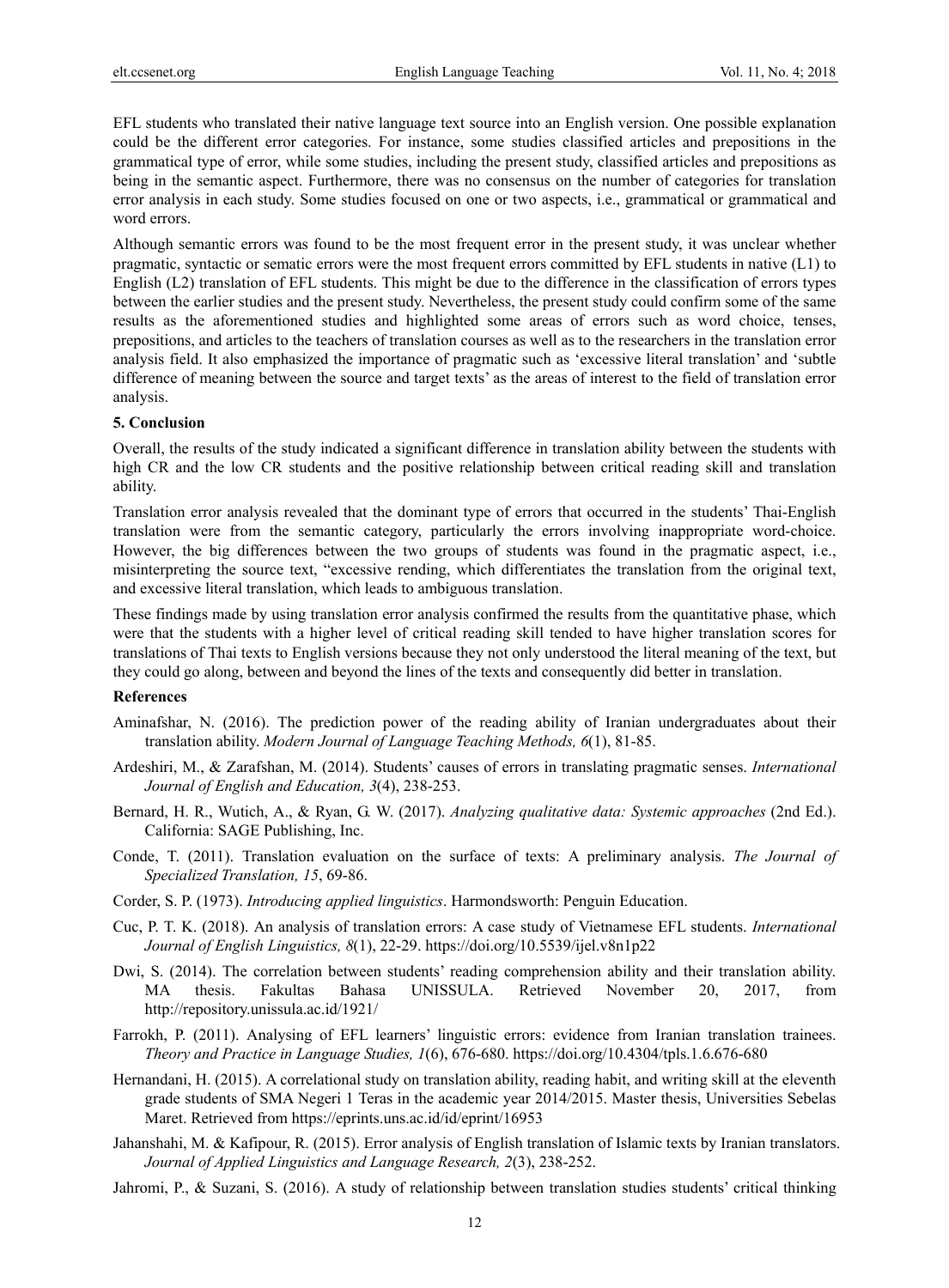ability and the quality of literary prose text translation. *Theory and Practice in Language Studies, 6*(9), 1855-1862. https://doi.org/10.17507/tpls.0609.19

- Kavaliauskiene, G., & Kaminskiene, L. (2009). Proficiency in reading, writing and translation skills: ESP aspect. *Vertimo Studijos, 2*, 171-184. https://doi.org/10.15388/VertStud.2009.2.10611
- Khanmohammad, H. & Kehtari, M. (2015). Relationship between writing with translation from native to foreign, and reading with translation from foreign to native languages. *Proceedings of ADVED15 International Conference on Advances in Education and Social Sciences 12-14 October 2015.* Retrieved November 21, 2017, from http://www.ocerint.org/adved15\_epublication/papers/8.pdf
- Khodabandeh, F. (2007). Analysis of students' errors: The case of headlines. *The Asian ESP Journal, 3*(1), 6-21.
- Khotimah, K. (2015). The correlation between students' vocabulary mastery and their English-Indonesian translation ability of seventh grade students at SMPN 1 Sumbergempol Tulungagung Academic Year 2014/2015. Sarjana Thesis. State Islamic Institute (IAIN) of Tulungagung. Retrieved from http://repo.iain-tulungagung.ac.id/1905/
- Komariah, Y. (2013). An analysis of translation errors in students' English worksheet at SMP Negeri 1 Palasah Kabupaten Majalengka (Qualitative Research). Bachelor thesis, IAIN Syekh Nurjati Cirebon. Retrieved from http://repository.syekhnurjati.ac.id/id/eprint/1925
- Koo, T. K., & Li, M. Y. (2016). A guide line of selecting and reporting intraclass correlation coefficients for reliability research. *Journal of Chiropractic Medicine, 15*, 155-163. https://doi.org/10.1016/j.jcm.2016.02.012
- Liao, J. (2010). The impact of interactive discussions on L2 Chinese composition. Ph.D. dissertation. Iowa: University of Iowa. Retrieved from http://ir.uiowa.edu/etd/543/
- Mashhadi, H. (2008). The relationship between translation ability, language proficiency and writing ability of EFL students. *Translation studies quarterly, 6*(21), 57-71.
- Moghimizadeh, R. P. (2008). *The study of syntactic avoidance on the written production of Persian University students majoring in teaching English as a foreign language.* Unpublished doctoral dissertation. University Sains Malaysia. Malaysia.
- Mohaghegh, H., Mahmoudi, F., & Mohammad, S. (2011). Grammatical errors produced by English majors: The translation task. *Educational Research and Review, 6*(16), 877-888. https://doi.org/10.5897/ERR11.202
- Na, Pham. (2005). Errors in translation of topic-comment structures of Vietnamese into English. *Asian EFL Journal*. Retrieved from http://asian-efl-journal.com/sept\_05\_ppqn.pdf
- Nord, C. (1997). *Translating as a purposeful activity: functionalist approaches explained*. Manchester, UK: St. Jerome Publishing.
- Pham, C. (2017). Reading comprehension and translation performance of English linguistics students of Hung Vuong University: A correlational study. *International journal of English language and translation studies, 5*(3), 79-85.
- Pojprasat, S. (2007). An analysis of translation errors made by Mattayomsuksa 6 students. MA Thesis. Srinakharinwirot University, Thailand. Retrieved from http://thesis.swu.ac.th/swuthesis/Eng(M.A.)/Somboon\_P.pdf
- Popescu, T. (2013). A corpus-based approach to translation error analysis. A case study of Romanian EFL learners. *Procedia-Social and Behavioral Sciences, 83*, 242-247. https://doi.org/10.1016/j.sbspro.2013.06.048
- Pornwiriyakit, P., & Dandee, W. (2015). Errors in translation from English to Thai of the students in department of English as an international communication. *Rajamangala University of Technology Tawan-ok Social Science Journal, 2*(2).16-24.
- Presada, D., & Badea, M. (2014). The effectiveness of errors analysis in translation class. A pilot study. *Porta Linguarum, (22)*. Retrieved November 15, 2017, from http://www.ugr.es/~portalin/articulos/PL\_numero22/4%20%20DIANA%20PRESADA.pdf
- Rahemi, E. & Jurif, H. (2013). The correlation between reading comprehension and translation ability: A correlational study on fourth year students at English department of UNP. *Journal of English Language Teaching, 1*(2), 179-186.